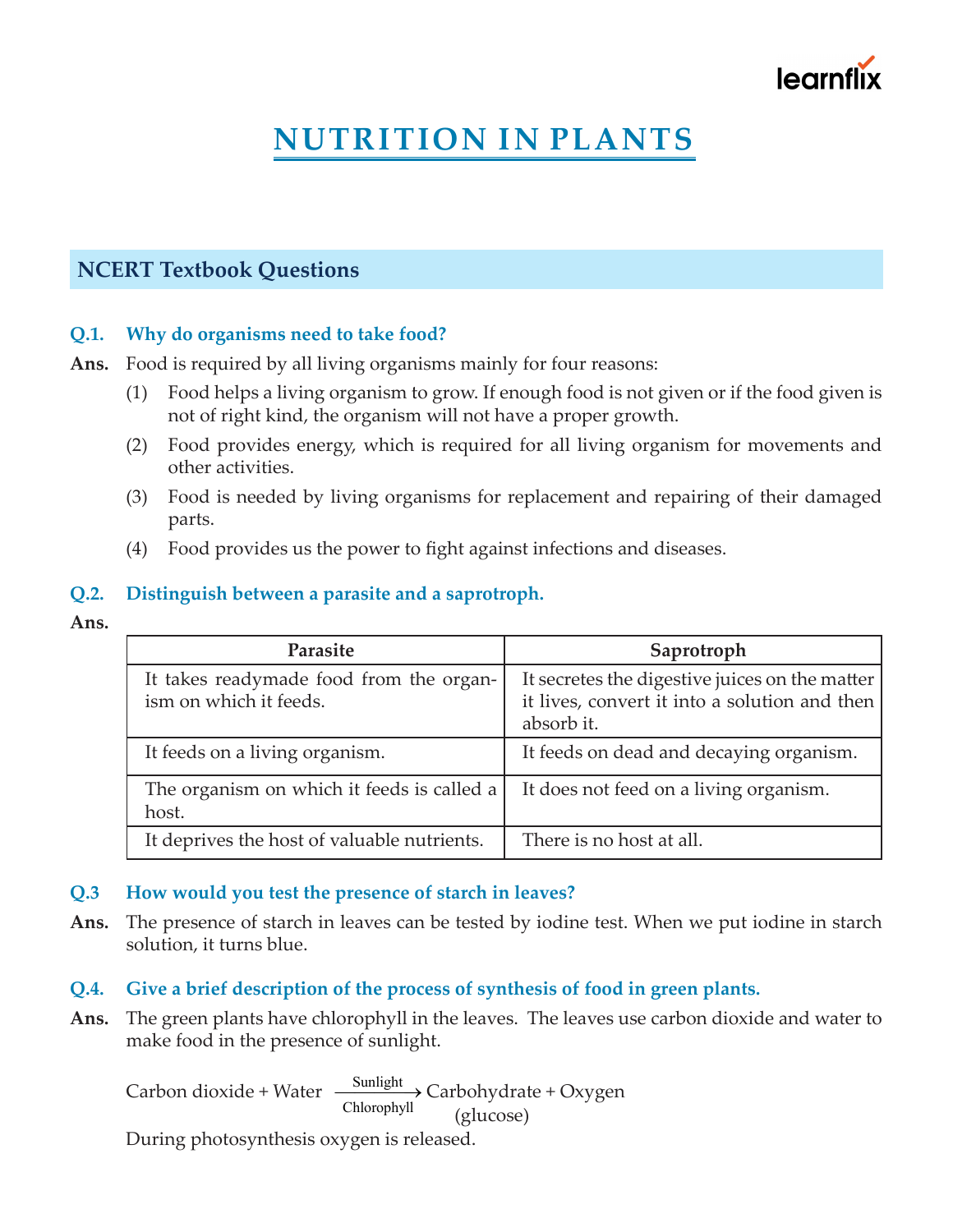**Q.5. Show with the help of a sketch that the plants are the ultimate source of food.**

**Ans.**



Figure : Sketch to show the plants are the ultimate source of food

#### **Q.6. Fill in the blanks.**

- **(a) Green plants are called \_\_\_\_\_\_\_\_\_\_ since they synthesise their own food.**
- **(b) The foods synthesised by the plants are stored as \_\_\_\_\_\_\_\_\_\_.**
- **(c) In photosynthesis solar energy is captured by the pigment called \_\_\_\_\_\_\_\_\_.**
- **(d) During photosynthesis plants take in \_\_\_\_\_\_\_\_\_\_\_\_ and release \_\_\_\_\_\_\_\_\_.**
- **Ans:** (a) Autotrophs (b) Starch
	-
	- (c) Chlorophyll (d) Carbon dioxide, oxygen.

#### **Q.7. Name the following:**

- **(i) A parasitic plant with yellow, slender, tubular stem**
- **(ii) A plant that has both autotrophic and heterotrophic mode of nutrition**
- **(iii) The pores through which leaves exchange gases**
- 
- Ans. (i) Cascuta (ii) Insectivorous plants
	- (iii) Stomata

#### **Q.8. Tick the correct answer.**

- **(a) Amarbel is an example of:**
- (i) Autotroph (ii) Parasite
- (iii) Saprotroph (iv) Host
- **(b) The plant which traps and feeds on insects is:**
- (i) Cuscuta (ii) China rose
- (iii) Pitcher plant (iv) Rose
- Ans: (a) Parasite (b) Pitcher Plant.